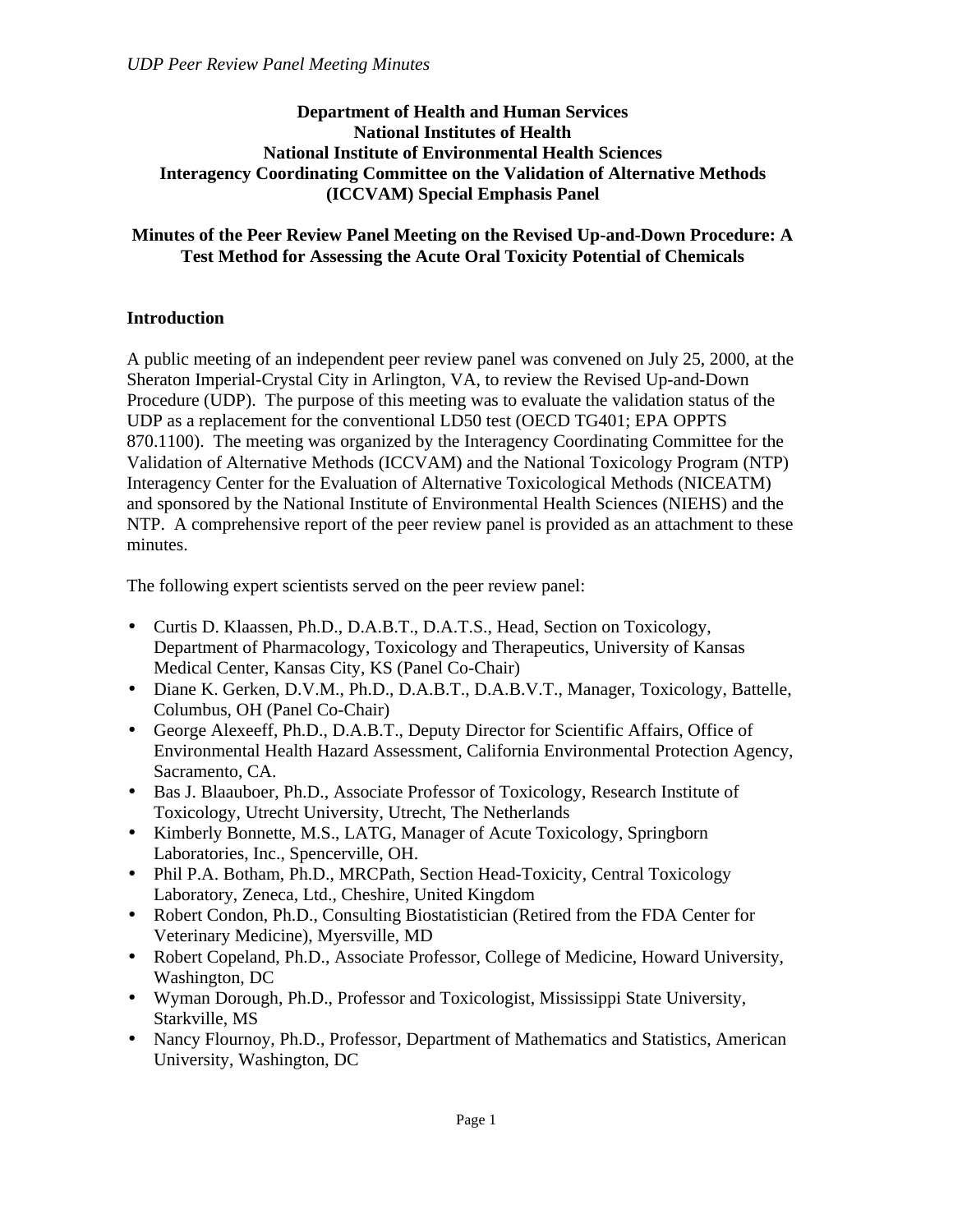- • Charles Hastings, Ph.D., Manager of Toxicology, BASF Corporation, RTP, NC
- Wallace Hayes, Ph.D., D.A.B.T., D.A.T.S., Vice President for Corporate Product Integrity, The Gillette Company, Boston, MA
- Janice Kuhn, Ph.D., D.A.B.T, Group Leader, Toxicology, Stillmeadow, Inc., Sugar Land, TX
- • John Reeve, M.S., National Manager (Toxicology and Residues), New Zealand Ministry of Agriculture and Forestry, Food Assurance Authority, ACVM Group, Wellington, New Zealand
- • Robert Scala, Ph.D., D.A.B.T., D.A.T.S., Toxicology Consultant, Tucson, AZ
- Nigel Stallard, Ph.D., Senior Research Fellow, Medical and Pharmaceutical Statistics Research Unit, The University of Reading, Early Gate Reading, United Kingdom
- Arthur A.J. van Iersel, Ph.D., Senior Toxicologist, National Institute of Public Health and the Environment, Centre for Alternatives to Animal Testing, Bilthoven, The Netherlands
- • Gary Wnorowski, B.S., Laboratory Director, Product Safety Labs, East Brunswick, NJ

The following ICCVAM agency representatives were present:

- Dr. George Cushmac (Acute Toxicity Working Group; ATWG), U.S. Department of Transportation
- Dr. Kailash Gupta (ATWG), Consumer Product Safety Commission
- Dr. David Hattan, Center for Food Safety and Applied Nutrition (CFSAN), Food and Drug Administration
- Dr. Richard Hill, (ICCVAM Co-Chair & ATWG), U.S. Environmental Protection Agency
- Ms. Vera Hudson, National Library of Medicine
- Dr. Devaraya Jagannath, Center for Veterinary Medicine (CVM), Food and Drug Administration
- Dr. William Stokes (ICCVAM Co-Chair & ATWG), National Institute of Environmental Health Sciences
- Dr. Kenneth Weber, National Institute for Occupational Safety and Health
- Dr. Errol Zeiger, National Institute of Environmental Health Sciences

The following members of the ICCVAM Acute Toxicity Working Group (ATWG) were present:

- Dr. Byron Backus, U.S. Environmental Protection Agency
- Mr. David Farrar, U.S. Environmental Protection Agency
- Dr. Roger Gardner, U.S. Environmental Protection Agency
- Dr. Masih Hashim, U.S. Environmental Protection Agency
- Dr. Elizabeth Margosches, U.S. Environmental Protection Agency
- Dr. Jeanie McAndrew, U.S. Environmental Protection Agency
- Dr. Debbie McCall, U.S. Environmental Protection Agency
- Dr. John Redden, U.S. Environmental Protection Agency
- Dr. Amy Rispin, U.S. Environmental Protection Agency
- Dr. Roy Sjoblad, U.S. Environmental Protection Agency
- • Dr. Patrick Swann, Food and Drug Administration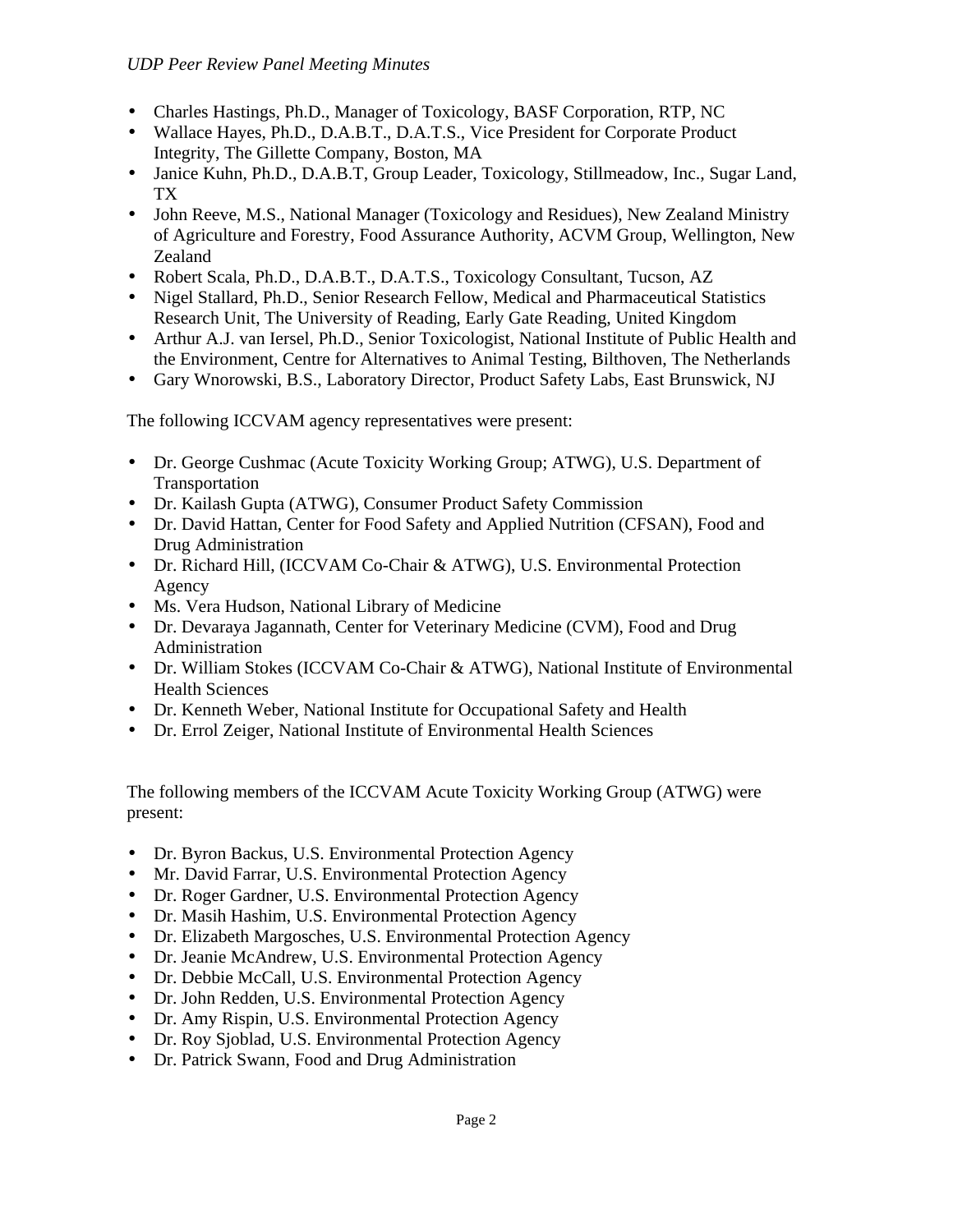The following members of the NICEATM Staff were present:

- Ms. Loretta Frye, National Institute of Environmental Health Sciences
- Mr. Brad Blackard, ILS, Inc.
- Ms. Sue Brenzel, ILS, Inc.
- Dr. Finis Cavender, ILS, Inc.
- Dr. Tom Goldsworthy, ILS, Inc.
- Ms. Christina Inhof, ILS, Inc.
- Ms. Linda Litchfield, ILS, Inc.
- Dr. Barry Margolin ILS, Inc.
- Dr. Ray Tice, ILS, Inc.

The following members of the public were present:

- Diane Beal, U.S. Environmental Protection Agency
- Dr. Gregg Carr, Procter and Gamble
- Eric Wilson, People for the Ethical Treatment of Animals (PETA)
- Jacqueline Russell, U.S. Environmental Protection Agency
- Nicholas Mastrota, U.S. Environmental Protection Agency
- Carolyn Lingemen, Bethesda Environmental Health
- Monica Vegarra, Covance
- Martin Stephen, Humane Society of the U.S.
- Dr. Katherine Stitzel, Procter and Gamble
- Merrill Tisdel, Novartis
- Ann Marie Gebhart, UL
- Jean Holmes, U.S. Environmental Protection Agency
- Debbie Vich, DuPont
- Carol Finlay, DuPont
- Penny Fenner-Crisp, U.S. Environmental Protection Agency
- Roy Sjoblad, U.S. Environmental Protection Agency
- W.T. Meyer, U.S. Environmental Protection Agency
- Susan Makris, U.S. Environmental Protection Agency
- Jeff Ferguson, Rohm & Haas
- Sara Thurin Rollin, Bureau of Natural Affairs, Inc. (BNA)
- Lee Hofmann, U.S. Environmental Protection Agency
- Mario Styliano, U.S. Environmental Protection Agency
- Andrew Rowan, Humane Society of U.S.
- Liesel Wolff, PETA

#### **Introductions**

Dr. Curtis Klaassen, co-chair, called the meeting of the Special Emphasis Panel (SEP) for the independent peer review of the revised UDP to order at 8:36 a.m. and asked each attendee to state their name and affiliation. Dr. Klaassen informed the participants that the public would be given the opportunity to speak, that each speaker from the public would be limited to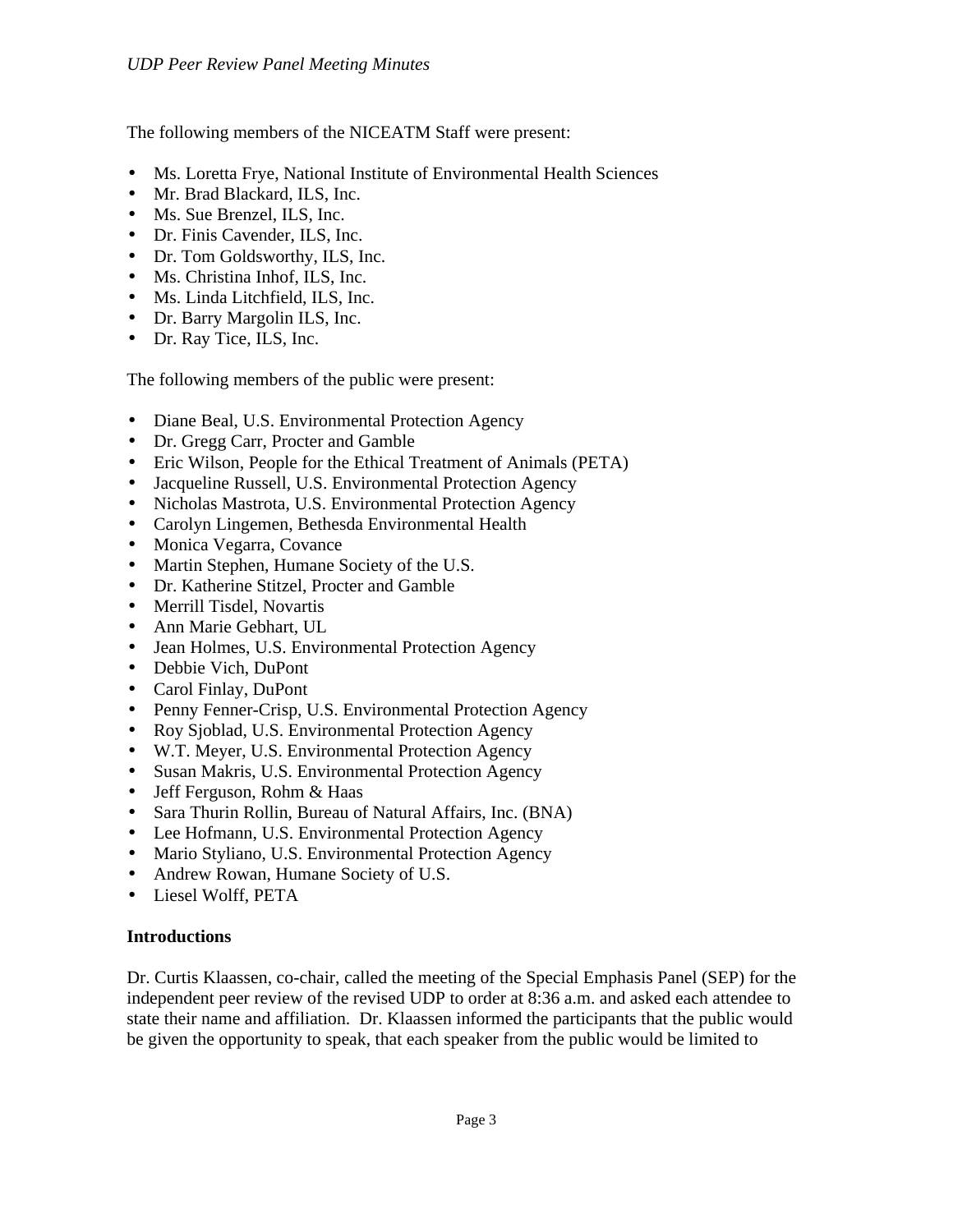seven (7) minutes, and that anyone addressing the group to please state their name for the benefit of the transcriptionist.

Dr. William Stokes read the Statement of Conflict of Interest and explained policies and procedures regarding confidentiality and avoidance of conflict of interest situations.

## **Welcome from the Acting Director of the Environmental Toxicology Program, NIEHS**

Dr. Chris Portier thanked the ICCVAM participating agencies and the peer review panel (Panel) for their efforts. He presented an overview of the National Toxicology Program (NTP) and delineated several NTP initiatives associated with alternatives to traditional toxicity testing, including toxicogenomics, transgenic models, structure activity relationships, and mechanism-based mathematical modeling and computer simulation.

### **Introduction to ICCVAM and the ICCVAM Test Method Review Process**

Dr. William Stokes, ICCVAM Co-Chair and Director of NICEATM, presented the background and history of ICCVAM and NICEATM and the process and procedures for evaluation of the Up-and-Down Procedure. He discussed the role of the ICCVAM Committee, its expert subgroup (Acute Toxicity Working Group [ATWG]), the Panel, and Public Law 103-43. This law directed the NIEHS to develop and validate alternative methods that can reduce or eliminate the use of animals in acute or chronic toxicity testing, establish criteria for the validation and regulatory acceptance of alternative testing methods, and recommend a process through which scientifically validated alternative methods can be accepted for regulatory use.

Criteria and processes for validation and regulatory acceptance were developed in conjunction with 13 other Federal agencies and programs with broad input from the public. These are described in the document "Validation and Regulatory Acceptance of Toxicological Test Methods: A Report of the Ad Hoc Interagency Coordinating Committee on the Validation of Alternative Methods," NIH Publication 97-3981, NIEHS, 1997. This document is available on the internet at: [http://ntp-server.niehs.nih.gov/htdocs/ICCVAM/ICCVAM.htm.](http://ntp-server.niehs.nih.gov/htdocs/ICCVAM/ICCVAM.html) 

NIEHS and 13 other Federal regulatory and research agencies and programs subsequently established ICCVAM in a collaborative effort. The Committee's functions include the coordination of interagency reviews of toxicological test methods and communication with stakeholders throughout the process of test method development and validation, keeping in mind the 3 Rs (refinement, reduction, and replacement) of animal use.

The following Federal regulatory and research agencies and organizations are participating in this effort:

- Consumer Product Safety Commission
- Department of Defense
- Department of Energy
- Department of Health and Human Services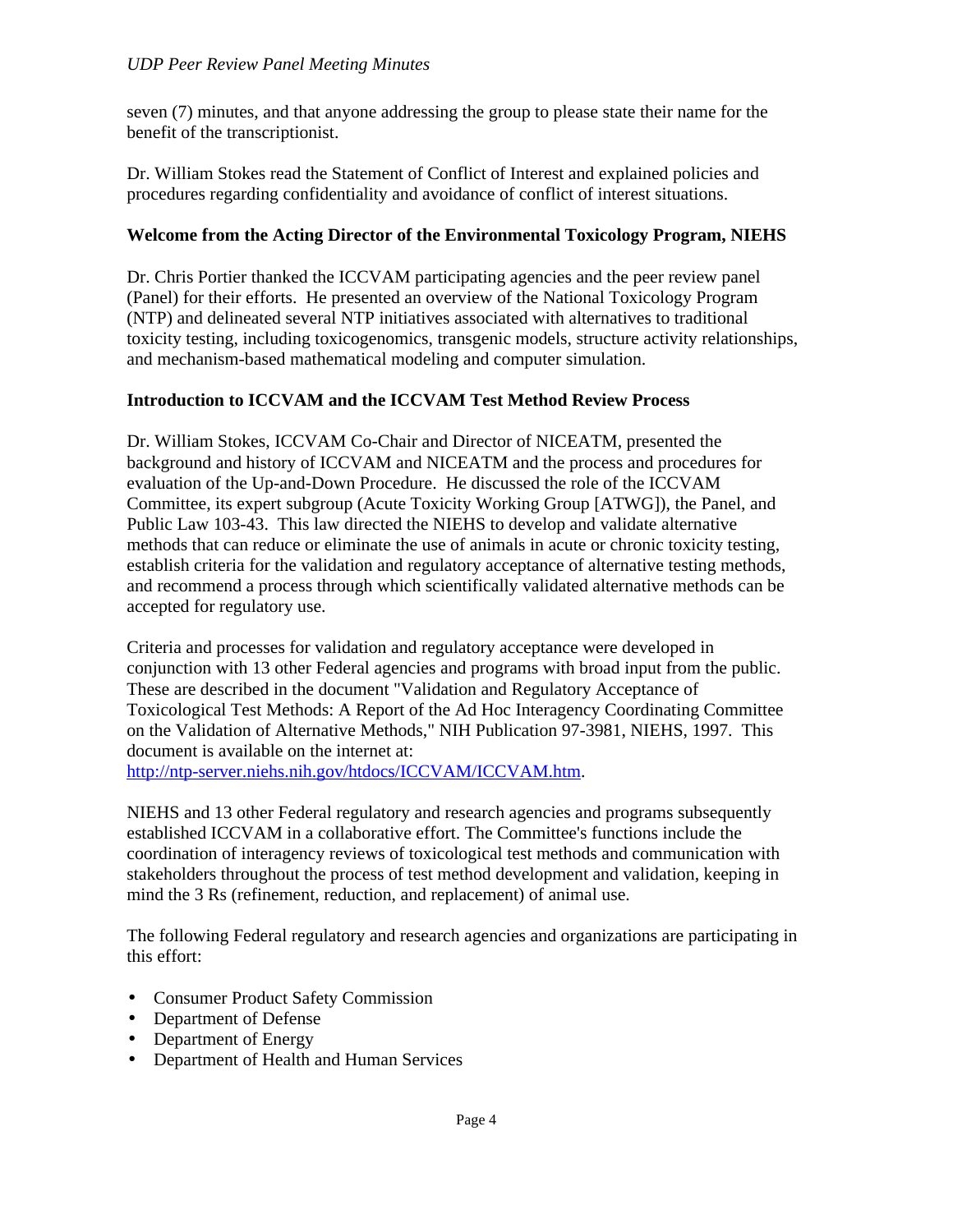- $\triangleright$  Agency for Toxic Substances and Disease Registry
- $\triangleright$  Food and Drug Administration
- $\triangleright$  National Institutes of Health
	- � National Cancer Institute
	- � National Institute of Environmental Health Sciences
	- � National Library of Medicine
- National Institute for Occupational Safety and Health/Centers for Disease Control and Prevention
- Department of the Interior
- Department of Labor
	- $\sum$  Occupational Safety and Health Administration
- Department of Transportation
	- **EXECUTE:** Research and Special Programs Administration
- Environmental Protection Agency

Independent peer review is an essential prerequisite for consideration of a method for regulatory acceptance (NIEHS, 1997). The Panel was charged with evaluating and developing a consensus on the usefulness and limitations for each of the tests described in the UDP (Primary Test, Limit Test, and Supplemental Test) as a replacement for the OECD TG 401. The proposed test method and results of the peer review will be forwarded by ICCVAM to federal agencies for consideration. Federal agencies will determine the regulatory acceptability of the method according to their mandates.

# **Summary of Current Agency Requirements for Acute Oral Toxicity Data**

Dr. Amy Rispin spoke on behalf of regulatory agencies regarding the needs for acute toxicity information for hazard classification and labeling and risk mitigation in the U.S. She presented an overview of the history and current agency regulations with regard to acute toxicity testing guidelines. Dr. Rispin stated that in 1999, OECD agreed that TGs 420, 423, and 425 should be updated and refined to meet the regulatory needs of member countries. These methods should include determination of slope, confidence intervals, and data to support classification and/or assessment of acute toxicity at a minimum of 5 mg/kg and a maximum of 5,000 mg/kg. Additionally, OECD member countries have been involved in international negotiations to characterize a harmonized scheme of classification for all health effect endpoints, to encourage the use of single sexes in testing, to take advantage of sequential dosing, to utilize appropriate statistical methods in these alternative guidelines, and to incorporate and use data from well-designed sighting studies.

The revisions to the UDP were intended to improve the performance of the basic UDP for a variety of chemicals and implement the recommendations made at a March 1999 OECD meeting in which discussions were aimed at alternative methods to TG 401. With increased dosing intervals, the Primary Test in the revised UDP method functions both as a rangefinding test and a main test. With the revision, the limit dose of the test was extended to 5,000 mg/kg and sequential dosing was incorporated into all three tests (Primary, Limit, and Supplemental). Dr. Rispin added that the starting dose levels were evaluated to ensure that the test performed well with new globally harmonized classification limits. Complementary testing can be conducted for slope and confidence intervals, by using the results of the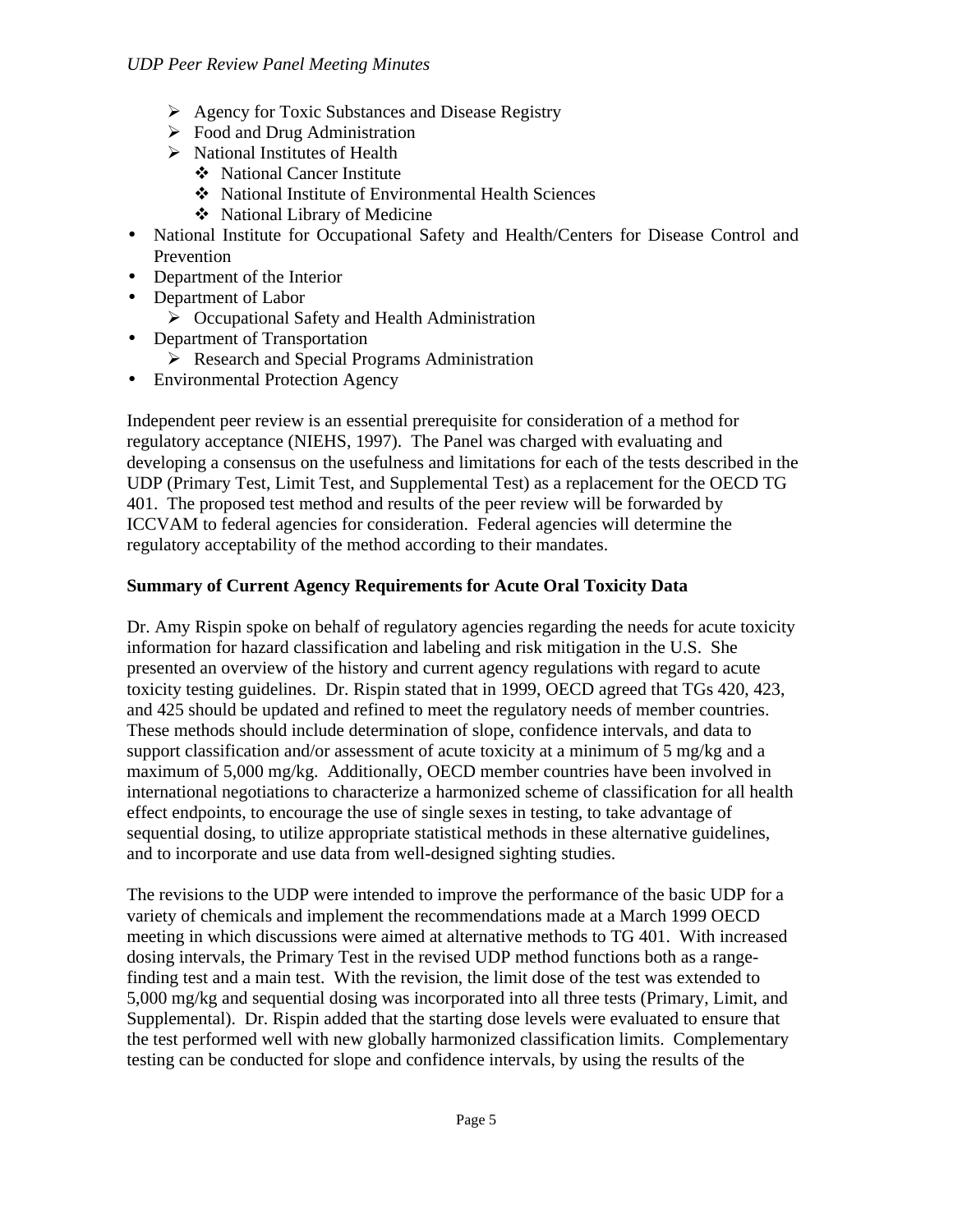#### *UDP Peer Review Panel Meeting Minutes*

Primary Test and the Supplemental Test. Additionally, the latest humane practices for animal handling and testing were incorporated.

#### **Overview of the Revised Up-and-Down Procedure**

Dr. Katherine Stitzel described the three test procedures (Primary, Limit, and Supplemental) outlined in the UDP guideline and provided background on the revised UDP procedure. She explained that the UDP is more useful when a point estimate of LD50 or an estimate of slope is needed, and discussed the requirements for achieving a point estimate of the LD50. The Primary Test provides an estimate of the LD50, the Limit Test indicates whether the LD50 is above or below the limit dose, and the Supplemental Test estimates the slope and the confidence interval. Information on the three test procedures may be found in the UDP background review document (BRD) and other supporting materials on the internet at [http://iccvam.niehs.nih.gov/AllBRDlk.pdf.](http://iccvam.niehs.nih.gov/AllBRDlk.pdf) 

#### **Panel Presentations on Protocol and Tests of the UDP**

Dr. Curtis Klaassen stated that the meeting would proceed with presentation of reports from the four sections charged with evaluation of the UDP: General Protocol Considerations, the Primary Test, Limit Test, and Supplemental Test Sections.

#### *General Protocol Considerations*

Dr. Janice Kuhn, the section coordinator, reviewed the general protocol for the three tests (Primary, Limit, and Supplemental). Section members included Ms. Kimberly Bonnette and Mr. Gary Wnorowski.

Dr. Kuhn explained that the role of this section was to offer a practical, laboratory-based perspective to the UDP. The assigned tasks were to evaluate the protocol, the level of ambiguity in the guideline, the practicality of the guideline in a laboratory setting, and the possibility of obtaining acute toxicity information without incurring undue increases in time or expense.

The Section concluded that the proposed test method protocol was generally adequate, but recommended the following additions and/or changes:

- The use of either sex (all males or all females) should be permitted unless information is available suggesting that one sex is more sensitive;
- The use of constant volume or constant concentration of the test material during administration should be allowed;
- All reference to littermates should be excluded from the Guideline;
- Animals of 8 to 12 weeks of age should be used;
- Individual animal body weights on the day of dosing must be within 20% of the mean body weight for all animals dosed throughout the study;
- Additional guidance that incorporates how to use all pre-start data (e.g., *in vitro* test results, physical and chemical properties) should be provided in the Guideline;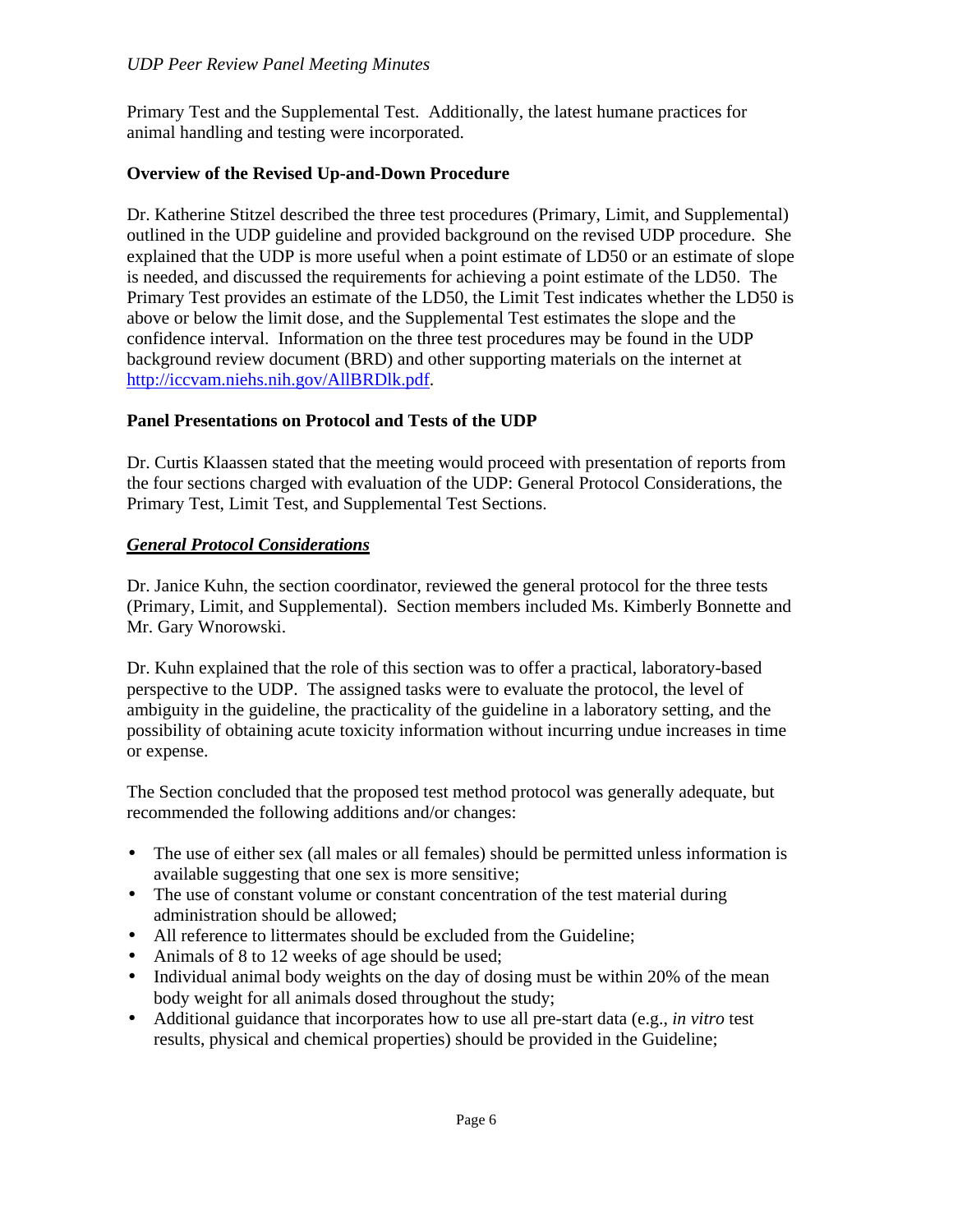### *UDP Peer Review Panel Meeting Minutes*

- The overall usefulness of information (e.g., clinical signs, time course of effects, target organs, pathology, etc.) gained beyond the LD50 should be emphasized in the Guideline; and
- The Guideline should be reorganized to improve clarity.

The conclusion of this section was that the revised UDP protocol, with minor adjustment, could replace TG 401, but that this replacement would bring an increase in costs and complexity. There was agreement with this conclusion and recommendations by the Panel members.

## *Revised Up-and-Down Procedure Primary Test*

Dr. Wallace Hayes, the section coordinator, presented the analysis and conclusions reached by the Primary Test method reviewers, which included Drs. Bas Blaauboer, Robert Copeland, Nigel Stallard, and Mr. John Reeve.

With regard to the revised UDP Primary Test, the Section recommended that the Guideline would be improved with the following additions/revisions:

- The scientific basis should be presented in the Guideline;
- The Guideline should include a description of how historical data should be used to decide when to use the UDP Primary Test, the UDP Limit Test, or not to conduct any test;
- • Additional guidance on the starting rule and a justification of the default starting dose of 175 mg/kg should be discussed in the Guideline;
- An improved description of stopping rule  $#3$  should be included in the Guideline;
- • User-friendly, validated software for test use or access to such software should be provided;
- In the Guideline, stopping rule #1 of the UDP Primary Test and the UDP Limit Test should be harmonized;
- In the Guideline, the term "half-log" units should be used throughout rather than the approximate dose progression factor of 3.2;
- • Since no formal *in vivo* validation has been reported for the revised UDP Primary Test, at a minimum, a practicability evaluation of the revised test should be conducted (an appropriate working group should consider the design of this evaluation);
- In the Guideline, the overall usefulness of information (e.g., clinical signs, time course of effects, target organs, pathology, etc.) gained beyond the LD50 in the revised UDP Primary Test should be emphasized;
- The term "slope" should be defined in the Guideline; and
- The Guideline should state that any suitable statistical LD50 estimate method (e.g., isotonic regression) may be used.

The conclusion of this Section was that the revised UDP Primary Test would provide the same and possibly additional information when compared to TG 401, and that the Primary Test can replace TG 401 for classification purposes with the use of fewer animals. There was agreement with this conclusion and recommendations among the Panel members.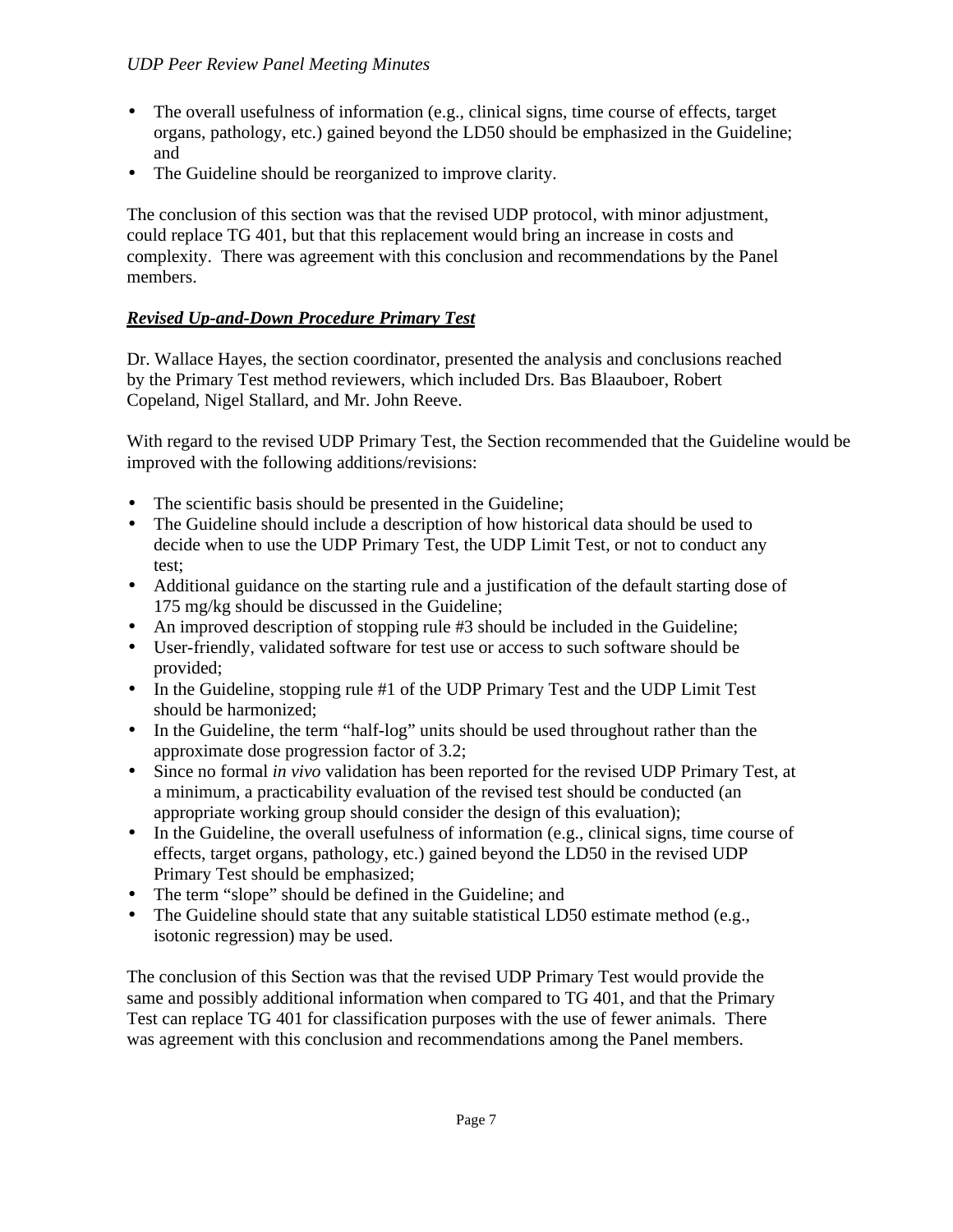## *Public Comment Session*

Mr. Mario Stylianou from the National Institutes of Health, the National Heart, Lung and Blood Institute described an additional method of estimating the LDp by using the maximum likelihood method modified as an isotonic regression estimate. When using the modified isotonic estimate, no estimate of *sigma* is needed. He stated that the use of the modified isotonic estimate also provided an estimate of the dose-response curve and that utilization of a statistical program reduces the level of complexity.

Dr. Andrew Rowan of the Humane Society of the U.S. stated that the assumption that the LD50 is a necessity was discouraging and that no precision exists with the LD50. Dr. Rowan challenged the Panel to determine the underlying assumptions that this test method is better than the previous and that the results are accurate.

Ms. Liesel Wolf of PETA (People for the Ethical Treatment of Animals) read a written commentary on behalf of Mary Beth Sweetland, the director of research investigations and the vice president of PETA. These written comments are included as an appendix. Ms. Wolf stated that the U.S. EPA remains one of the main obstacles to the OECD deletion of the *in vivo* LD50 test.

Dr. Martin Stephens, Humane Society of the U.S., stated that animal protectionists were concerned with the number of animals needed for the Revised UDP and that the quest for precision seemed more important than the protection of animals. He expressed concern over the males being bred and not used for testing and that the maximum dose level was increased from 2,000 to 5,000 mg/kg, thereby increasing distress levels in animals. Further concern was expressed with starting at high dose levels and then subsequently decreasing the dose levels. Dr. Stephens also called on the Federal agencies to provide information to interested parties on the extent of testing conducted.

## *Revised Up-and-Down Procedure Limit Test*

Dr. George Alexeeff, section coordinator, presented the analysis and conclusions reached by the test method performance section reviewers, which included Drs. A.A.J. van Iersel and Robert Condon.

With regard to the revised UDP Limit Test, the Panel recommended that:

- The scientific basis and rationale should be added to the Guideline;
- Additional discussion of the applicability of the revised UDP Limit Test in the strategy of hazard or safety assessment should be included in the Guideline (a flow chart with decision criteria covering the complete testing scheme might be an efficient way to attain this goal);
- Consideration should be given to reorganizing the Guideline to improve clarity;
- • Clarification of the selection of the limit dose would be helpful in the Guideline and the BRD;
- • Additional calculations to justify the benefits of the revised UDP Limit Test would be helpful (i.e., the document should provide probability estimates for accuracy using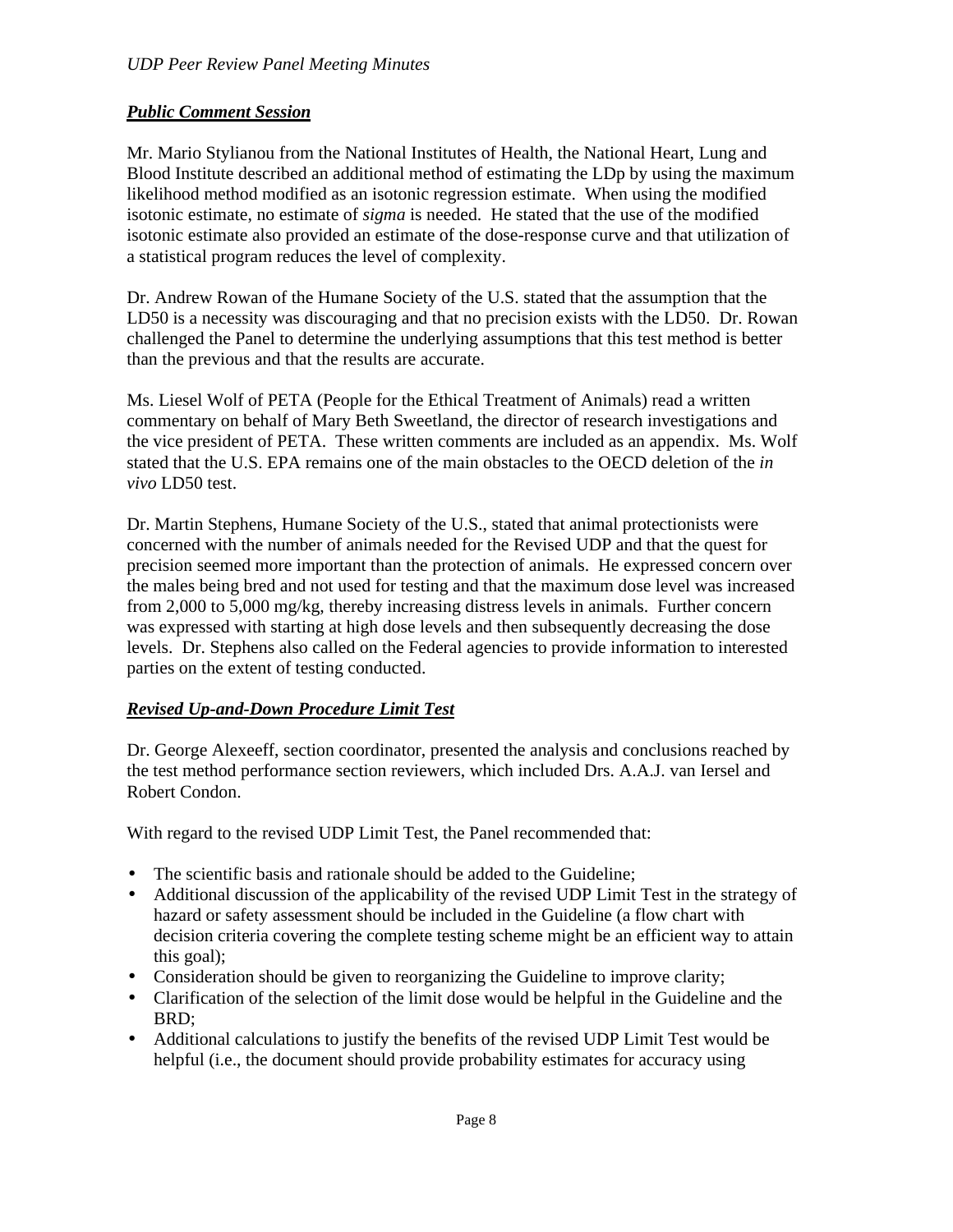criteria that compare the revised UDP Limit Test to OECD TG 401 to clearly delineate the benefits, and the document should provide probability estimates for accuracy using more stringent criteria to determine if a further reduction in the number of animals tested is possible);

- The value of the revised UDP Limit Test would be improved if additional calculations were conducted regarding the probability for correct classification using other decision criteria; and
- The different stopping rules for the upper limit dose in the revised UDP Primary and Limit Tests may cause confusion and additional explanation in the BRD is suggested to address this issue.

The conclusion of this Section was that the Limit Test may be performed when it is necessary to determine if the LD50 is above a defined limit (2,000 or 5,000 mg/kg). There was agreement with this conclusion and recommendations among the Panel members.

# *Supplemental Test*

Dr. Bob Scala, the section coordinator, presented the analysis and conclusions reached by the supplemental test section reviewers, which included Drs. Nancy Flournoy, Phil Botham, Wyman Dorough, and Charles Hastings.

With regard to the UDP Supplemental Test, this Section recommended that:

- Regulatory data needs currently addressed by estimation of the slope and confidence interval derived from acute oral toxicity studies in the rat and other species need to be more clearly defined; and
- • Consideration should be given as to whether the slope and confidence interval are the most appropriate parameters for risk assessment or whether risk assessment needs can be addressed more directly. For example, if estimates of points on the dose-response curve well below the median lethal dose are needed in environmental risk assessment, more efficient methods should be considered.

The UDP Supplemental Test for slope and confidence interval was not recommended for adoption. The Panel concluded that they were unable to evaluate the utility of the test because sufficient information regarding the use of the resulting data was not provided.

## **Peer Review Panel Conclusions**

Co-chairperson, Dr. Diane Gerken, led the discussion and voting regarding the two major questions posed to the Panel.

The Panel was charged with separately addressing the following two questions for each of the three tests:

1. Has the revised UDP been evaluated sufficiently and is its performance satisfactory to support its adoption as a substitute for the currently accepted UDP (OECD, 1998), and as a substitute for the traditional LD50 test for acute